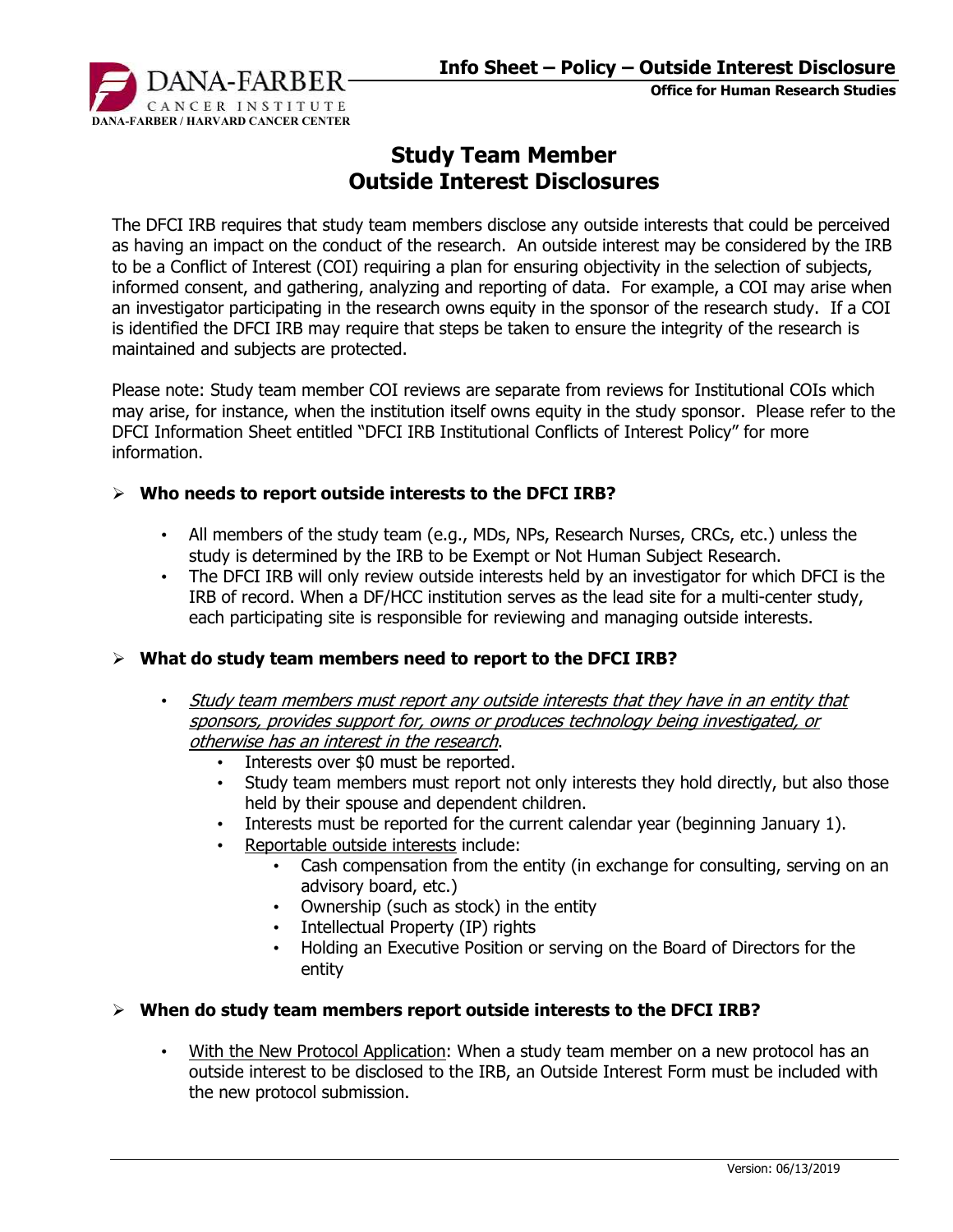- Prior to adding a new study team member: When a new study team member wants to be added to an IRB-approved study but has an outside interest to be disclosed, an Outside Interest Form must be submitted as an amendment and approved by the IRB prior to the study team member being added to the study.
- When a study team member has a change in outside interests: If an existing study team member's interests change during the course of the study, the interest must be reported within 30 days of the change using the Outside Interest Form. The Outside Interest Form is submitted to OHRS as an amendment. Failure to report a change in interest within 30 days of the change should be logged on the minor deviation/violation log.

Note: Amendments reporting outside interests of study team members must not be combined with any other submission type (e.g. Amendments or Continuing Reviews). Submitting these together will result in delays.

## $\triangleright$  Why are outside interests reviewed by the DFCI IRB?

The IRB reviews the reported outside interest in order to determine if it rises to the level of a conflict of interest that may impact the risks and benefits of the research and the subject's willingness to participate in the research. Emphasis is placed on the potential risk to the safety and welfare of subjects, and on the potential for bias. The IRB takes into account, for example, the value of the interest, and the relationship, if any, between the outside interest and the research.

### $\triangleright$  How are outside interests reviewed by the DFCI IRB?

- The IRB reviews outside interest disclosures at the time of new protocol review.
- When a new study team member wants to be added to an IRB-approved study but has an outside interest to be disclosed, or when a study team member reports a change in outside interests, the IRB reviews the disclosure. If the disclosure is determined to be more than a minor change to previously-approved research, it will be reviewed by the Full IRB.

# $\triangleright$  How are conflicts of interests managed by the DFCI IRB?

- The IRB may require steps to manage the conflict including, for example:
	- Requiring the study team member to divest
	- Not permitting the study team member to participate in the research
	- Requiring independent data and safety monitoring
	- Disclosure of the interest in the consent form:
		- The following language should be included in the consent form if there is any study team member disclosure to OHRS that is greater than \$0. Study teams can also include this language in the consent form if they anticipate any future study team member disclosure of over \$0:

"It is possible that certain researchers on this study may have earned money from, or own some publicly-traded stock in, the company that makes or is developing the study [drug/device/intervention/other: please specify]. The amount of money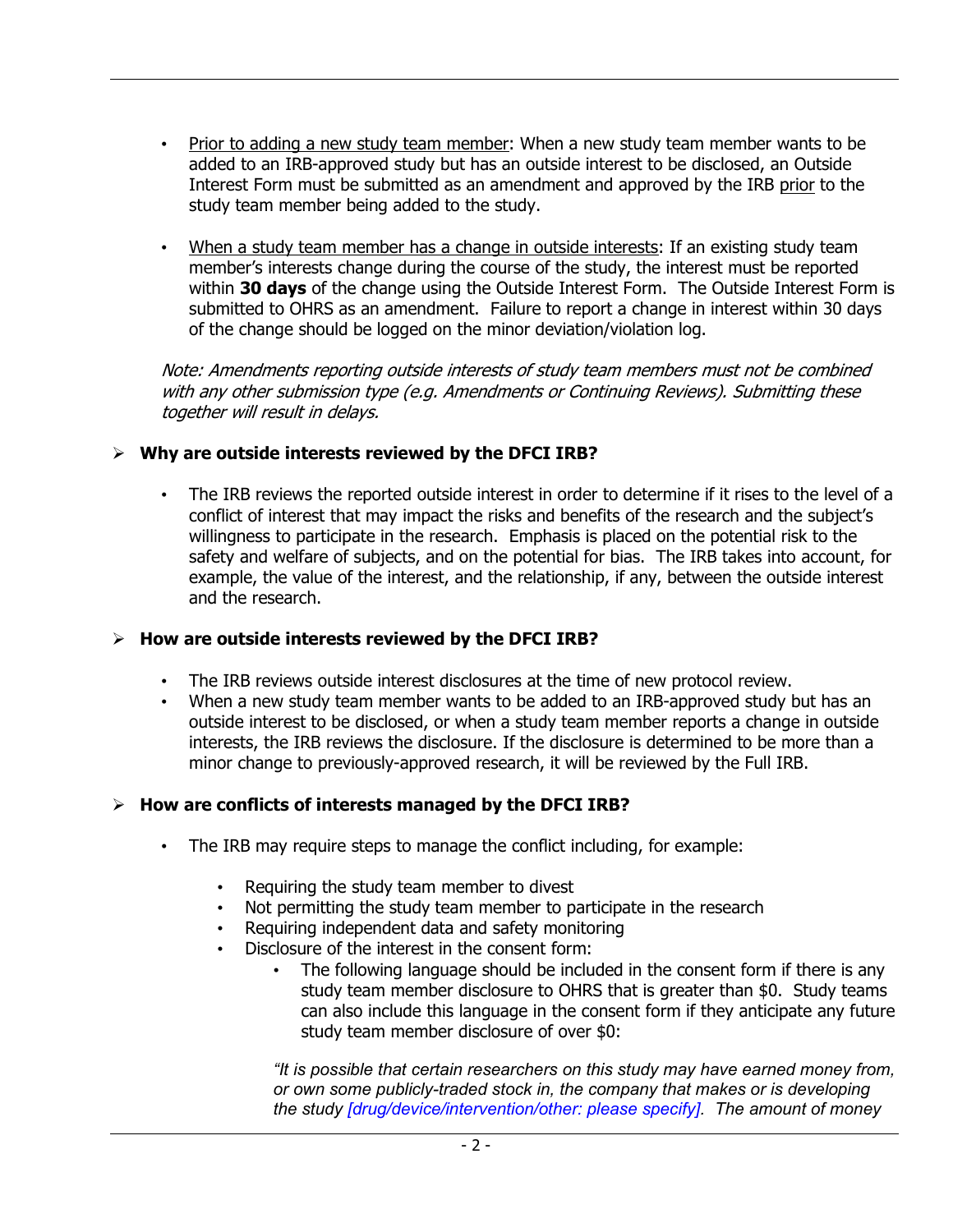that a researcher may earn and still take part in research is limited by the Harvard Medical School Faculty of Medicine Policy on Conflicts of Interest and Commitment. For more information, please speak with a member of the study team or contact the Dana-Farber Cancer Institute Office of Research Integrity at 617-432-4557 or researchintegrity@dfci.harvard.edu."

# $\triangleright$  What is the difference between the DFCI IRB and DFCI Office of Research Integrity (ORI) conflict of interest policies?

- The IRB and the ORI review outside interests under different regulations and policies.
- Study team members must report outside interests to both the ORI and the IRB in accordance with their respective policies.
- ORI and OHRS work closely together. Conflicts may be identified by the ORI and brought to the attention of the IRB at any point in the study. Any conflicts that arise during the course of IRB review are discussed with the ORI.

For questions about your disclosure of outside interests to the ORI, please contact the Office of Research Integrity, ResearchIntegrity@dfci.harvard.edu, (617) 632-3490.

For all other questions, please contact OHRS at (617) 632-3029 or ohrs@dfci.harvard.edu